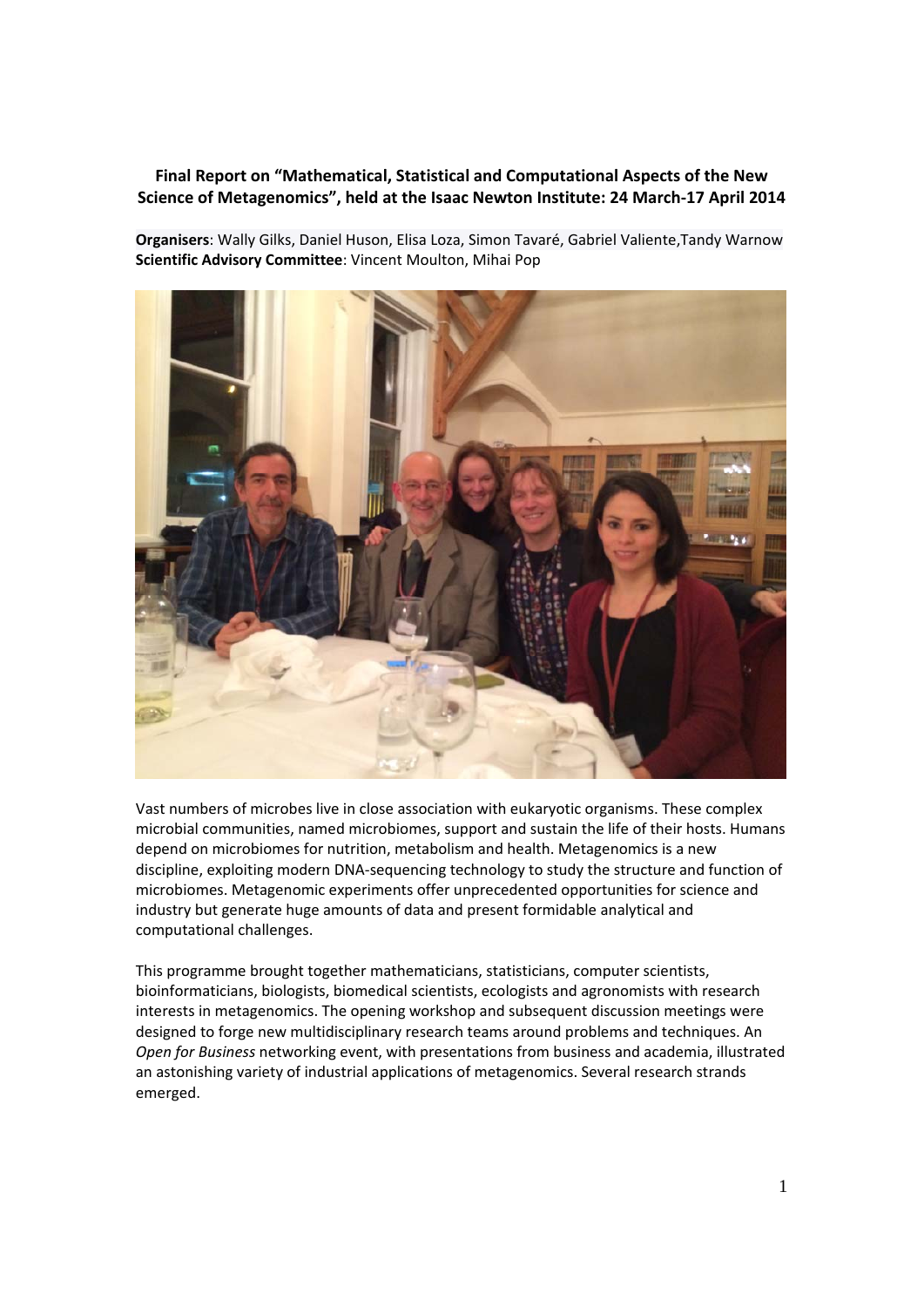**Strand 1:** *Taxonomic profiling* aims to identify the microbial taxa present in a metagenomic sample and to estimate their relative abundances. This involves mapping *reads* (short pieces of sequenced DNA) from the sample to previously sequenced genomes in reference databases. Initial discussions contrasted the problems of *binning* to identifying the source of each read, and *profiling* to identify the overall microbial composition. A promising new profiling method was developed, inspired by the taxonomic‐binning method QUIKR of David Koslicki and a chromosome‐painting technique of Daniel Falush. This method was shown to be capable of estimating relative abundances in a metagenomic sample at finer taxonomic levels than previously published methods.

**Strand 2:** *Reference‐free methods.* Of the reads in a metagenomic sample, typically only a small percentage map unambiguously to fully sequenced genomes in reference databases. Analyses that do not involve referencing can give a more complete picture than taxonomic profiling. Approaches based on *k‐mers* (subsequences of length k) observed in the sample of reads were studied. The complexity function (the number of unique k-mers as a function of k) gives insight into the diversity of a given set of reads. Additional information is contained within a *De Bruijn graph* of overlapping k‐mers (see Figure). Metrics on a multiple‐sample De Bruijn graph facilitate cross‐sample comparisons, avoiding the difficult task of metagenomic sequence assembly. Connections were drawn between the shape of the complexity function and salient features of the De Bruijn graph.

**Strand 3:** *Ecological Modelling.* Ecological theory is divided between *niche models* which assume that species are constrained by their environmental niche, and *neutral models*, which assume that fluctuations in community structure are purely stochastically driven. The relevance of niche and neutral effects in microbial communities was debated and ideas for models incorporating both were developed. Unlike standard ecological datasets, metagenomic datasets also contain *phylogenetic* information on the evolutionary relatedness of taxa within the community. Statistical approaches relating microbial community structure and phylogeny were considered, as were statistical mixture models for disaggregating microbial data. Models were developed and applied to two specific metagenomic datasets: one showing how microbial community structure was influenced by fertilizer treatments in a long‐term agricultural experiment; the other showing in a longitudinal medical study that the vaginal microbiome is more stable, and less likely to transition to a morbid state, in pregnant women than in non-pregnant women.

**Strand 4:** *Statistical design*. In addition to experimental‐design issues common in biological studies, the metagenomic context presents issues of pooling of samples and the trade‐off between sample‐size and DNA‐sequencing depth. Applications of the principles of statistical experimental design are at an early stage in metagenomic studies, but there are useful parallels with the more established area of RNA‐seq experiments. Discussions emphasised the utility of paired and balanced block designs, which are easy to implement in metagenomic studies using DNA‐barcoding and multiplexing, and the value of ascertaining prior information on the likely ranges of model parameters.

**Strand 5:** *Seeking the fourth domain of life.* Animals, plants and fungi all belong to the *Eukaryota* domain of the tree of life. *Bacteria* comprise another domain*.* A third domain, *Archaea*, was discovered only in 1977; these microbes exist abundantly in soils, the oceans, in the human gut where they aid digestion, and in many other environments. Eddy Rubin's inspirational lecture in the workshop asked: "Is there a fourth domain of life on earth?" If so, traces of it might be